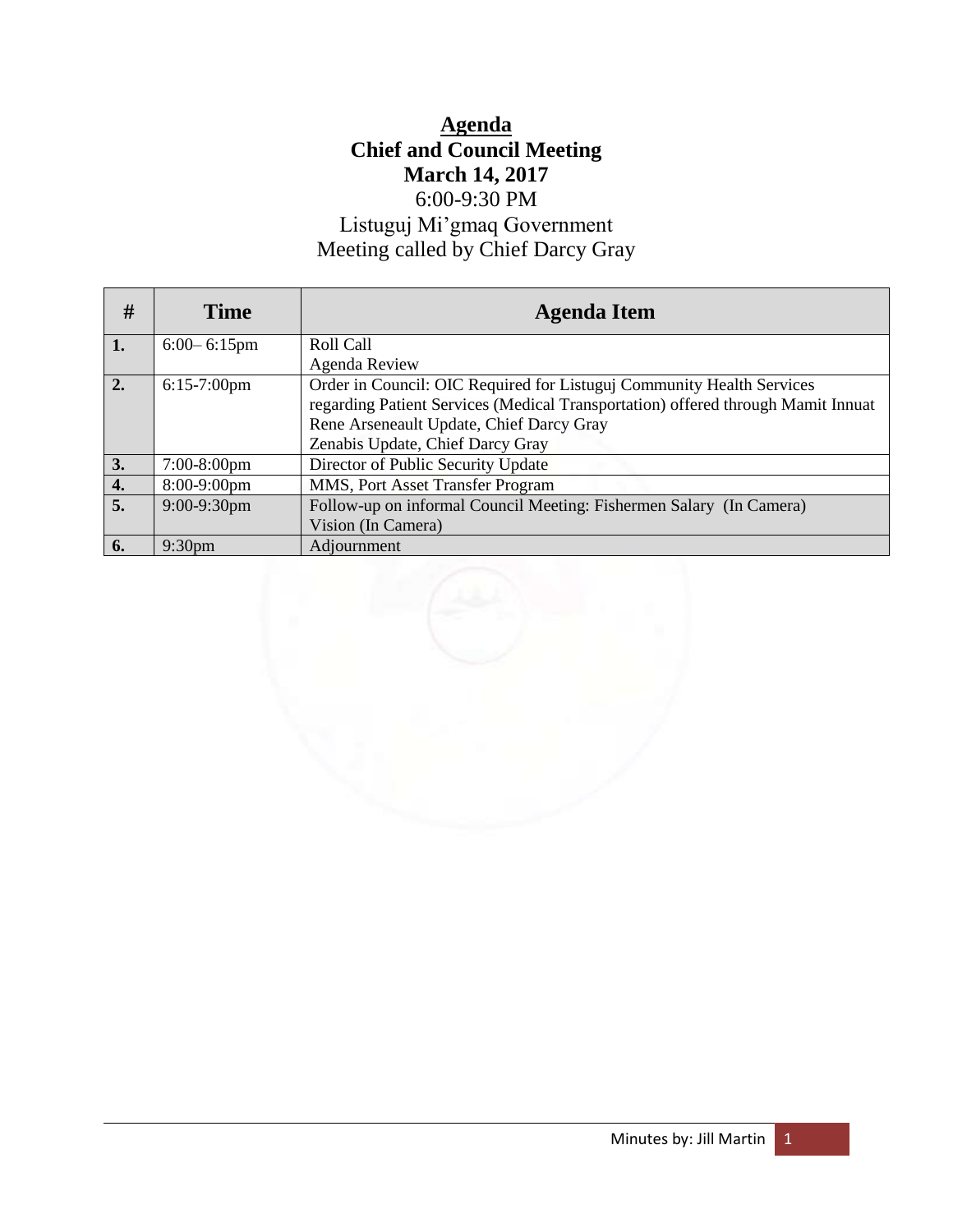# **1. Roll Call**

# **LMG COUNCIL ATTENDEES:**

Chief Darcy Gray Councillor Lloyd Alcon Councillor Sky Metallic Councillor Wendell Metallic Councillor Lorna Sook Councillor Sheila Swasson Councillor John Murvin Vicaire Councillor Kevin Methot Councillor Annette Barnaby Councillor Dr. Cathy Martin Councillor Chris Wysote

#### **Absent:**

Councillor Gordon Isaac Jr. Councillor Calvin Barnaby

#### **2. Agenda Review**

A motion was made to accept the agenda, adding two in camera session agenda items.

Moved: Councillor Dr. Cathy Martin Second: Councillor Sky Metallic Passed

# **3. Order in Council: OIC Required for Listuguj Community Health Services regarding Patient Services (Medical Transportation) offered through Mamit Innuat**

An Order in Council was presented in regards to the services offered through Mamit Innuat. Council made a motion to stop using those services and mandates the Listuguj Community Health Services to work with Health Canada First Nations and Inuit Health Branch Non-Insured Health Benefit program to develop a process for transitioning these services and funding to the community of Listuguj.

Moved: Councillor Lorna Sook Second: Councillor Dr. Cathy Martin Passed